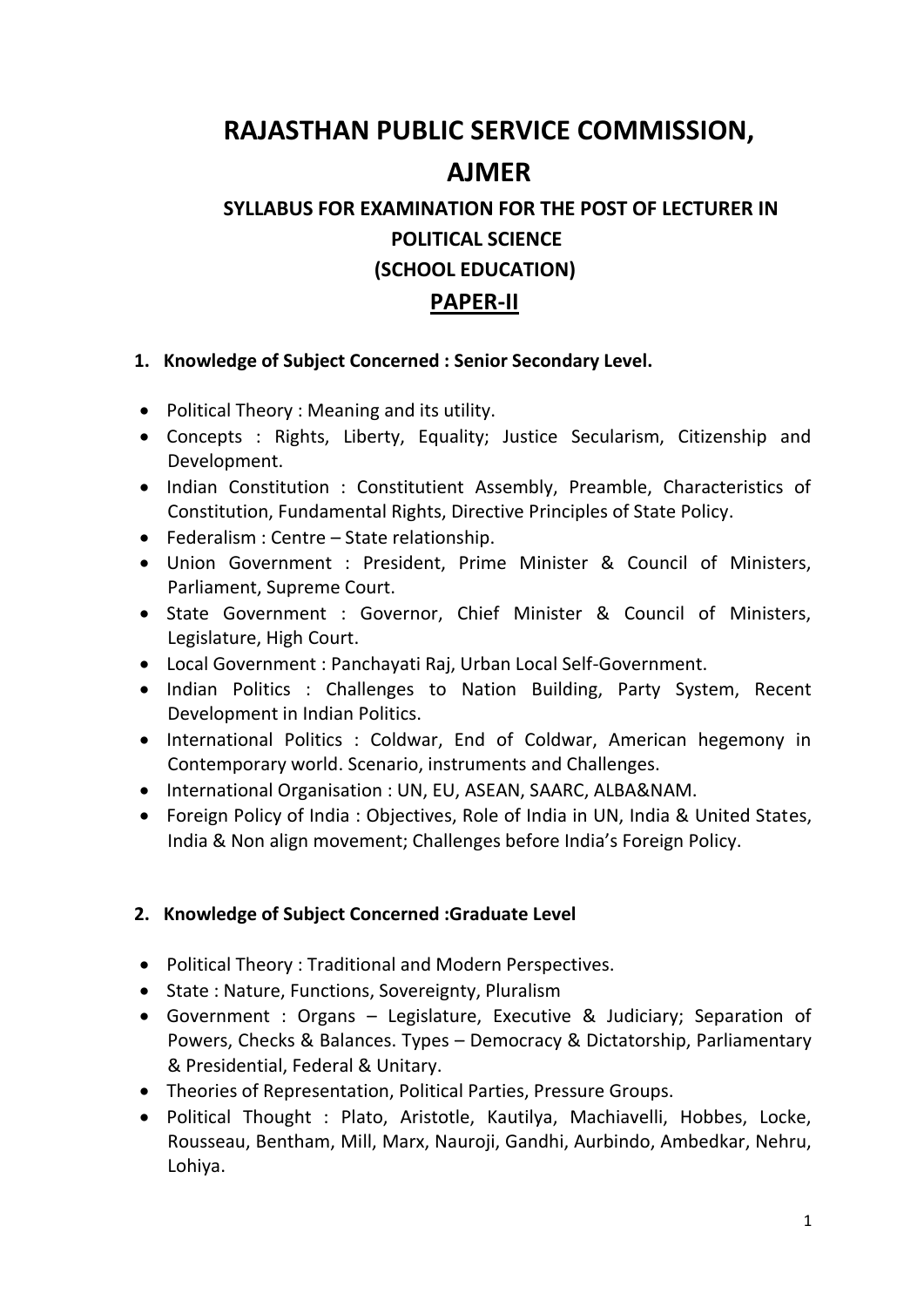- Dynamics of Indian Democracy : Party, Caste, Region, New Social Movements.
- India's Relations with Neighbouring Countries.
- **3. Knowledge of Subject Concerned : PG Level**
- Behaviouralism and Post Behaviouralism.
- Political System, Structural Functionalism, Political Development and Political Culture.
- Dynamics of Federalism in U.S. and India.
- Approaches to the study of International Politics and Concepts of National Power and National interest.

## **Part – IV (Educational Psychology, Pedagogy, Teaching Learning Material, Use of computers and Information Technology in Teaching Learning)**

- 1. Importance of Psychology in Teaching-Learning :
	- Learner,
	- Teacher,
	- Teaching-learning process,
	- School effectiveness.
- 2. Development of Learner
	- Cognitive, Physical, Social, Emotional and Moral development patterns and characteristics among adolescent learner.
- 3. Teaching Learning :
	- Concept, Behavioural, Cognitive and constructivist principles of learning and its implication for senior secondary students.
	- Learning characteristics of adolescent and its implication for teaching.
- 4. Managing Adolescent Learner :
	- Concept of mental health and adjustment problems.
	- Emotional Intelligence and its implication for mental health of adolescent.
	- Use of guidance techniques for nurturing mental health of adolescent.
- 5. Instructional Strategies for Adolescent Learner :
	- Communication skills and its use.
	- Preparation and use of teaching-learning material during teaching.
	- Different teaching approaches: